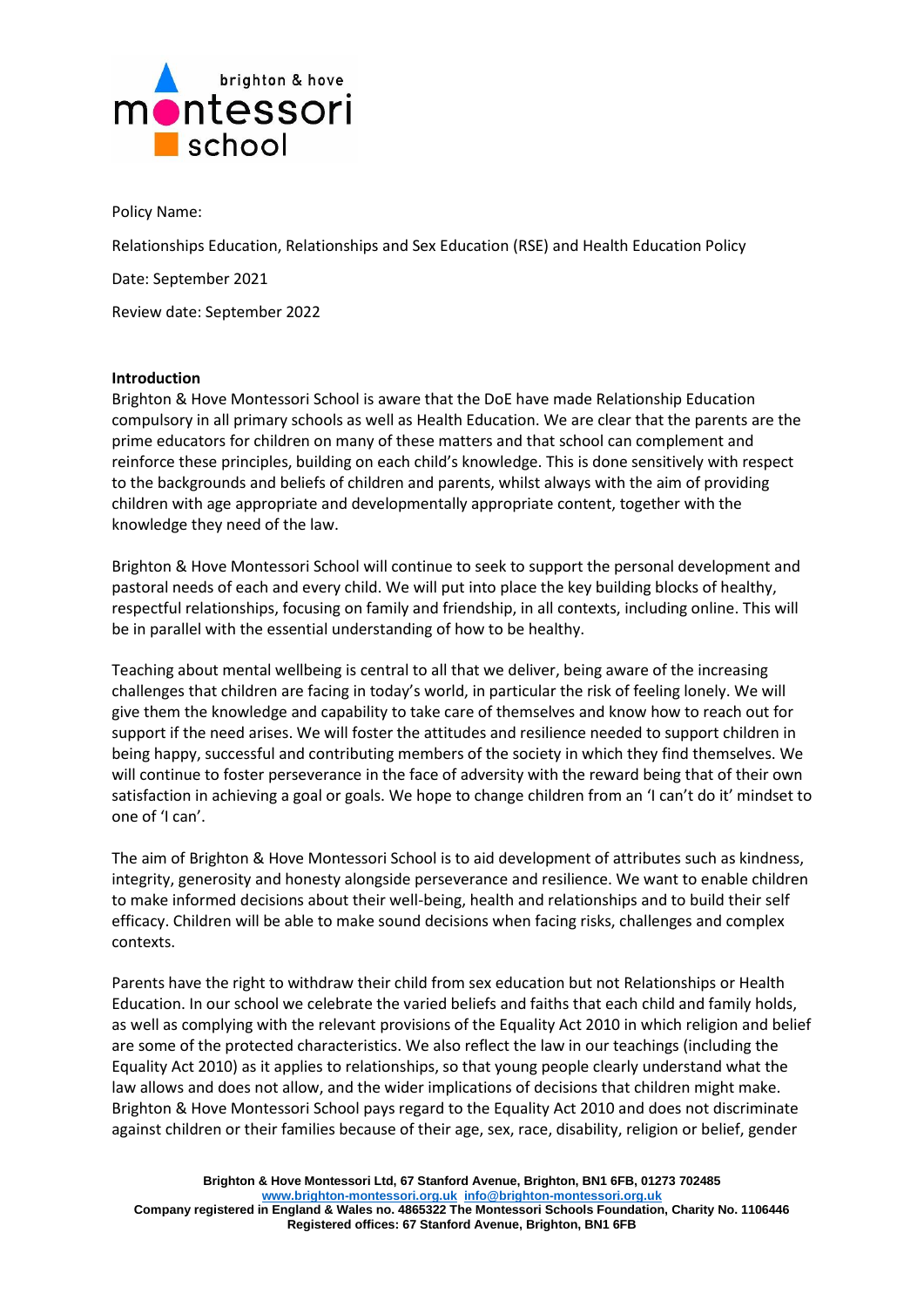reassignment, pregnancy or maternity, marriage or civil partnership, or sexual orientation. Our School will foster healthy and respectful peer to peer communication and behaviour between all children and provide an environment which challenges perceived limits on children based on their gender or any other characteristic. Our staff model positive behaviour, at all times, (refer to our Behaviour Policy and Staff Code of Conduct) and are alert to issues such as sexism, misogyny, homophobia and gender stereotypes and take action to build a culture where these are not tolerated and instead tackled in a positive way. We expect our children to understand that respect and equality should be given to all people whatever their sexual orientation or gender reassignment.

If a parent wishes to withdraw their child from Sex Education (but not Relationship Education or Healthy Living Education), they can request to do so through the Head of School, who will in return grant their application, other than that which is part of the science curriculum, for example, the life cycle of animals.

#### **Definition:**

In Brighton & Hove Montessori School, the focus of our Relationship Education is to understand what a relationship is, what friendship is, what family means and who are the people that can support them. From the very first day children are taught how to take turns, how to treat each other with kindness, consideration and respect, the importance of honesty and truthfulness, permission seeking and giving, and the concept of personal privacy. Establishing personal space and boundaries, showing respect and understanding the differences between appropriate and inappropriate or unsafe physical and other contact- these are the forerunners of teaching about consent which we begin to show during Grace & Courtesy groups as well as role modelling. Respect for others, in terms of understanding one's own and others' boundaries in both work and play, in negotiations about space, materials, books and so on is also shown through Grace & Courtesy groups as well as role modelling.

From the beginning we will talk about the features of healthy friendships, family relationships and other relationships which young children are likely to encounter. We hope in this way children will be enabled to form an understanding of what constitutes both a positive and a less positive relationship. These principles apply online too especially as by the end of the Elementary children will already be using the internet. Discussions around families should take into account that all families are different and can be composed of many different, equally positive relationships.

By offering the opportunities to enable a child to cultivate their own individual character within a mixed age community we encourage empathy, perseverance, resilience and confidence alongside an understanding of the importance of self-respect and self-worth. Children are in a position to develop attributes such as honesty, integrity, courage, humility, kindness, generosity, trustworthiness and a sense of justice. All these virtues are embedded in the Montessori curriculum and are the basis of our school values 'respect yourself, respect others and respect the environment'.

Through books and open ended conversation, we approach positive and emotional wellbeing, including how friendships can support mental wellbeing. We also make children aware of how to recognise and report abuse which, in Brighton & Hove Montessori School, is being able to understand boundaries and privacy, understanding that each child has the rights over their own body. This should include understanding boundaries in friendships with peers and also in families and with others, in all contexts, including online. It is made clear that it is never the fault of the child who is abused. Please refer to our Child Protection & Safeguarding Policy 2021.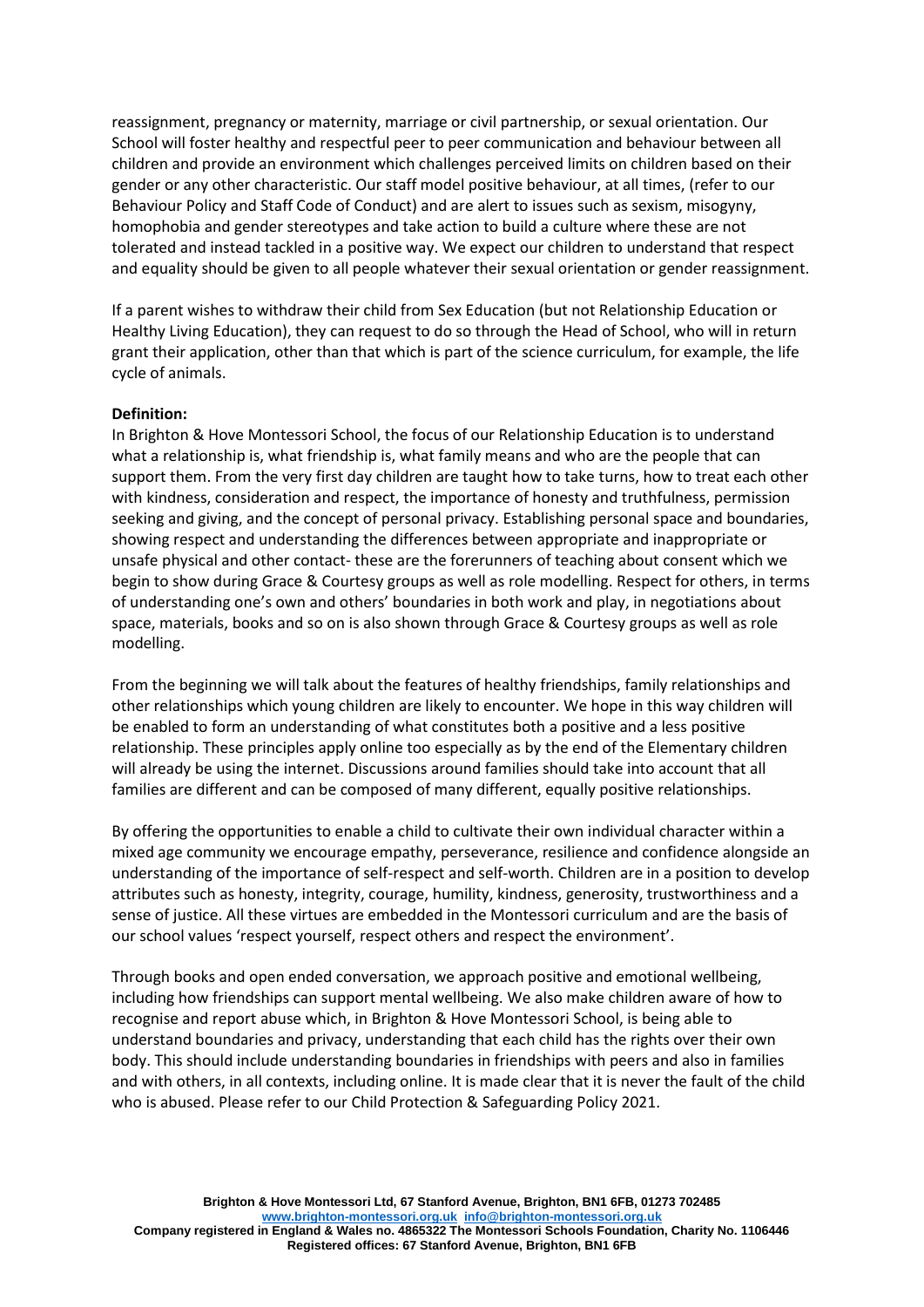# **By the end of a child's time in Brighton & Hove Montessori School children should know:**

## **Families and people who care for me**

- that families are important for children growing up because they can give love, security and stability
- the characteristics of healthy family life, commitment to each other, including in times of difficulty, protection and care for children and other family members, the importance of spending time together and sharing each other's lives
- that others' families, either in school or in the wider world, sometimes look different from their family, but that they should respect those differences and know that other children's families are also characterised by love and care
- that stable, caring relationships, which may be of different types, are at the heart of happy families, and are important for children's security as they grow up
- that marriage represents a formal and legally recognised commitment of two people to each other which is intended to be lifelong
- how to recognise if family relationships are making them feel unhappy or unsafe, and how to seek help or advice from others if needed

Marriage in England and Wales is available to both opposite sex and same sex couples. The Marriage (Same Sex Couples) Act 2013 extended marriage to same sex couples in England and Wales. The ceremony through which a couple get married may be civil or religious.

#### **Caring friendships**

- how important friendships are in making us feel happy and secure, and how people choose and make friends
- the characteristics of friendships, including mutual respect, truthfulness, trustworthiness, loyalty, kindness, generosity, trust, sharing interests and experiences and support with problems and difficulties
- that healthy friendships are positive and welcoming towards others, and do not make others feel lonely or excluded
- that most friendships have ups and downs, and that these can often be worked through so that the friendship is repaired or even strengthened, and that resorting to violence is never right
- how to recognise who to trust and who not to trust, how to judge when a friendship is making them feel unhappy or uncomfortable, managing conflict, how to manage these situations and how to seek help or advice from others, if needed.

#### **Respectful relationships**

- the importance of respecting others, even when they are very different from them (for example, physically, in character, personality or backgrounds), or make different choices or have different preferences or beliefs
- practical steps they can take in a range of different contexts to improve or support respectful relationships
- the conventions of courtesy and manners
- the importance of self-respect and how this links to their own happiness
- that in school and in wider society they can expect to be treated with respect by others, and that in turn they should show due respect to others, including those in positions of authority
- about different types of bullying (including cyberbullying), the impact of bullying, responsibilities of bystanders (primarily reporting bullying to an adult) and how to get help
- what a stereotype is, and how stereotypes can be unfair, negative or destructive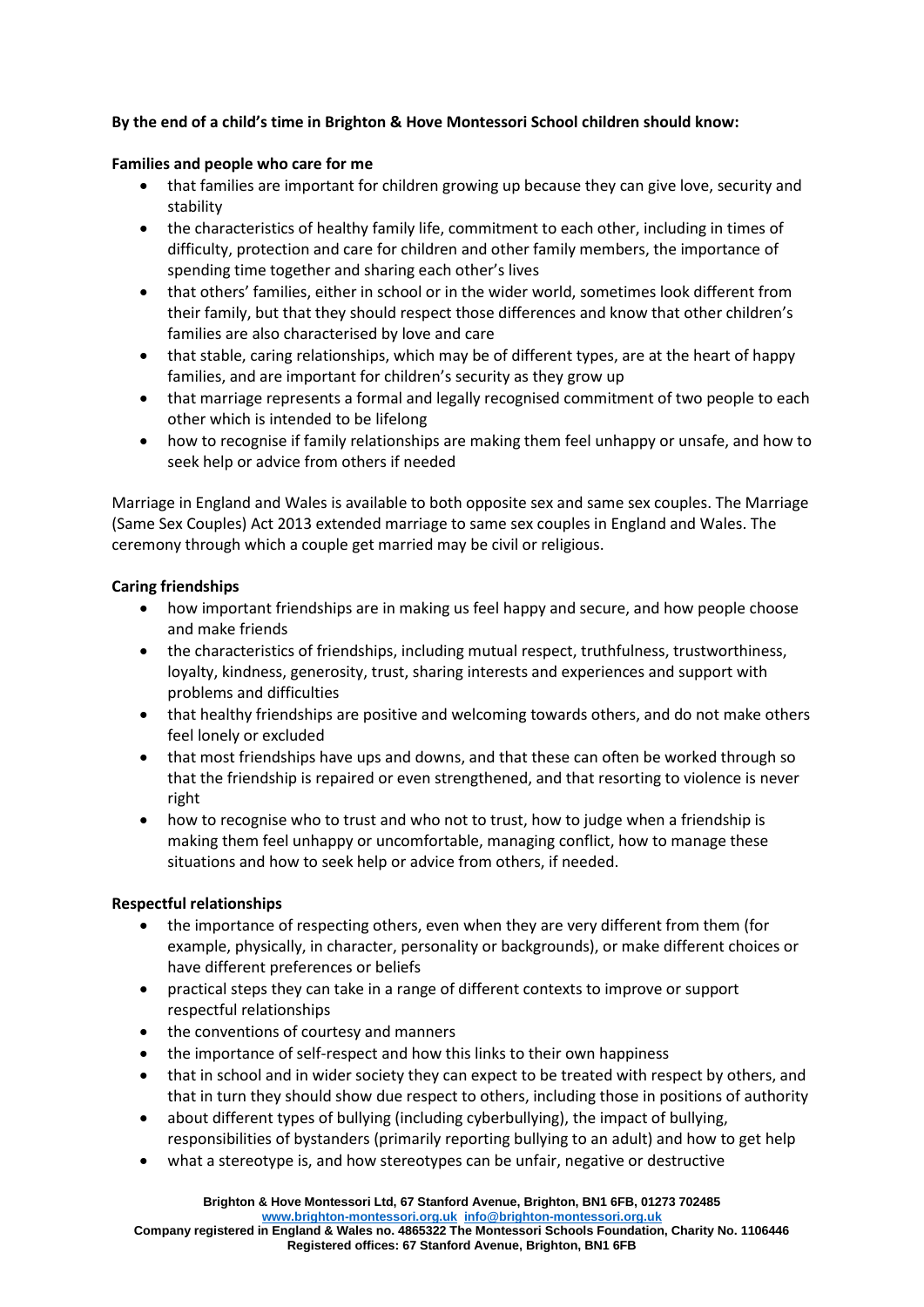- the importance of permission-seeking and giving in relationships with friends, peers and adults
- the importance of understanding the concept of 'consent' and being able to voice that.

# **Online relationships**

- that people sometimes behave differently online, including by pretending to be someone they are not
- that the same principles apply to online relationships as to face-to-face relationships, including the importance of respect for others online including when we are anonymous
- the rules and principles for keeping safe online, how to recognise risks, harmful content and contact, and how to report them
- how to critically consider their online friendships and sources of information including awareness of the risks associated with people they have never met
- how information and data is shared and used online
- the importance of the concept of 'consent ' and being able to both voice that choice and stand by it in the face of a tsunami of differing opinions – consent and resilience are crucial skills to arm the children with.

## **Being safe**

- what sorts of boundaries are appropriate in friendships with peers and others (including in a digital context)
- about the concept of privacy and the implications of it for both children and adults; including that it is not always right to keep secrets if they relate to being safe
- that each person's body belongs to them, and the differences between appropriate and inappropriate or unsafe physical, and other, contact.
- how to respond safely and appropriately to adults they may encounter (in all contexts, including online) whom they do not know
- how to recognise and report feelings of being unsafe or feeling bad about any adult
- how to ask for advice or help for themselves or others, and to keep trying until they are heard.
- how to report concerns or abuse, and the vocabulary and confidence needed to do so
- where to get advice, for example family, school or other sources.

## **Managing difficult questions**

Children will often ask their teachers or other adults questions pertaining to sex or sexuality which go beyond what is set out for Relationships Education. The School's policy covers how the School handles such questions. Given ease of access to the internet, children whose questions go unanswered may turn to inappropriate sources of information.

Meeting these objectives will require a graduated, age-appropriate programme of Relationships Education. Children of the same age may be developmentally at different stages, leading to differing types of questions or behaviours. Our approach should take account of these differences (including when they are due to specific special educational needs or disabilities) and the potential for discussion on a one-to-one basis or in small groups. We should consider what is appropriate and inappropriate in a group setting, as teachers may require support and training in answering questions that are better not dealt with in front of a whole class.

## **Sex education (Elementary)**

The Relationships Education, RSE, and Health Education (England) Regulations 2019 have made Relationships Education compulsory in all primary schools. Sex education is not compulsory in primary schools and the content set out here therefore focuses on Relationships Education.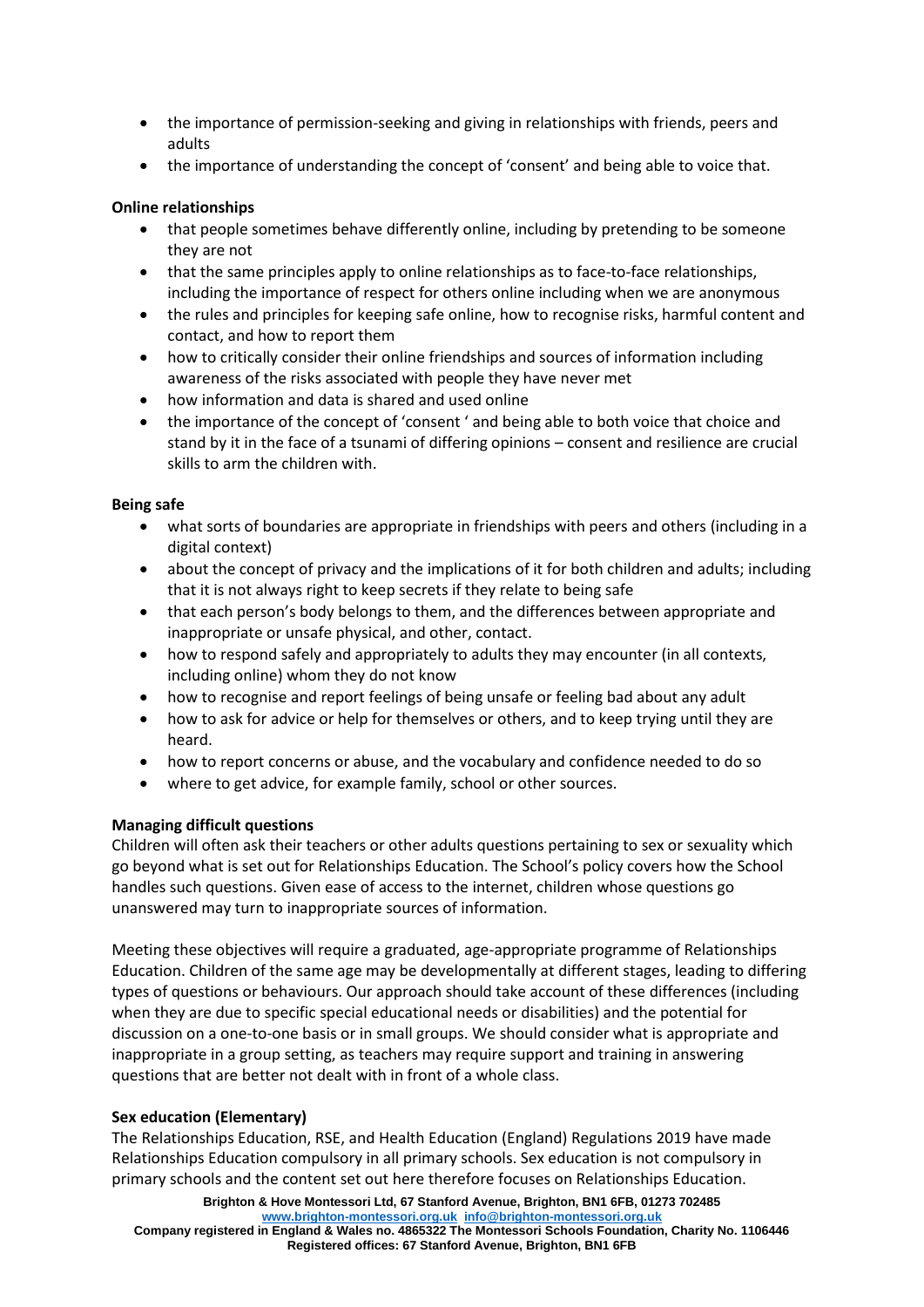The content set out in this policy covers everything that the school should teach about relationships and health, including puberty. The Montessori curriculum for science also includes subject content in related areas, such as the main external body parts, the human body as it grows from birth to old age (including puberty) and reproduction in some plants and animals. It will be for the Elementary teaching staff to determine whether they need to cover any additional content on sex education to meet the needs of their children.

It is important that the transition phase before moving to secondary school supports children's' ongoing emotional and physical development effectively. Therefore, we must deliver a sex education programme tailored to the age and the physical and emotional maturity of the pupils. It should ensure that all children are prepared for the changes that adolescence brings, and – drawing on knowledge of the human life cycle set out in the Montessori curriculum for science - how a baby is conceived and born.

As well as consulting parents more generally about the school's overall policy, our school should consult parents before the final year of primary school about the detailed content of what will be taught. This process should include offering parents support in talking to their children about sex education and how to link this with what is being taught in school. Meeting these objectives will require a graduated, age-appropriate programme of sex education. Teaching needs to take account of the developmental differences of children.

## **Physical Health and Mental Wellbeing**

The aim of teaching children about physical health and mental wellbeing is to give them the information that they need to make good decisions about their own health and wellbeing. It should enable them to recognise what is normal and what is an issue in themselves and others and, when issues arise, know how to seek support as early as possible from appropriate sources.

Physical health and mental wellbeing are interlinked, and it is important that children understand that good physical health contributes to good mental wellbeing, and vice versa. It is important for us to promote children's self-control and ability to self-regulate, and strategies for doing so. This will enable them to become confident in their ability to achieve well and persevere even when they encounter setbacks or when their goals are distant, and to respond calmly and rationally to setbacks and challenges. This integrated, whole-school approach to the teaching and promotion of health and wellbeing has a potential positive impact on behaviour and attainment. Our teaching should aim to reduce stigma attached to health issues, in particular those to do with mental wellbeing. Brighton & Hove Montessori School engenders an atmosphere that encourages openness. This means that children feel they can check their understanding and seek any necessary help and advice as they gain knowledge about how to promote good health and wellbeing. As a school we seek to work with the parents on all these issues because together, in partnership, we can hope to make a difference. For example nutrition and sleep are vital to a child's wellbeing and we would recommend to families that their child has a balanced diet, lots of exercise and adequate sleep – 10-13 hours for a 3-5 year old, 9-12 hours for a 6-12 year old.

Puberty including menstruation should be covered in Health Education and should, as far as possible, be addressed before onset. This should ensure all children are prepared for changes they and their peers will experience. The onset of menstruation can be confusing or even alarming for girls if they are not prepared. Children should be taught key facts about the menstrual cycle including what is an average period, range of menstrual products and the implications for emotional and physical health. In addition to curriculum content, our school should also make adequate and sensitive arrangements to help girls prepare for and manage menstruation including with requests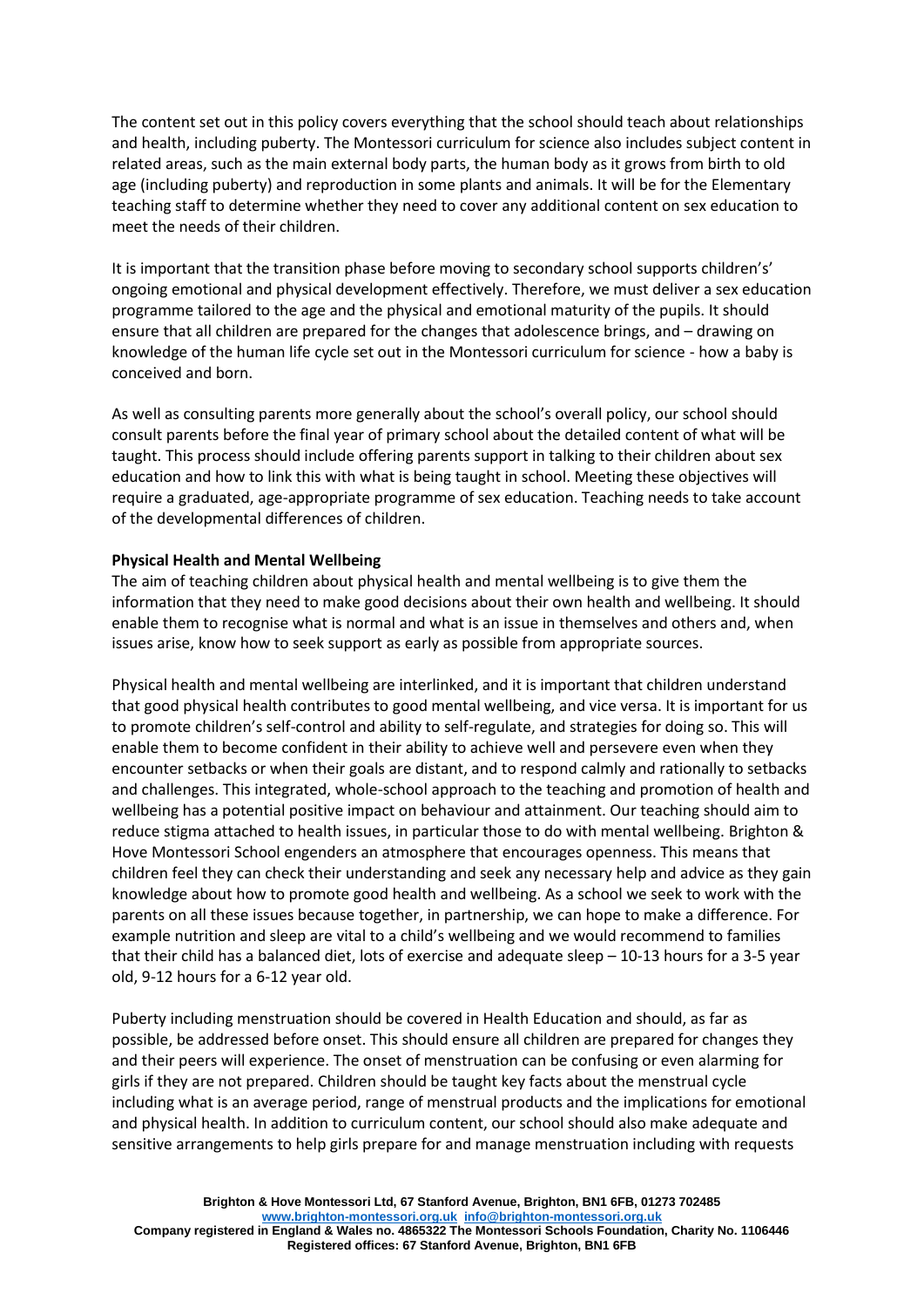for menstrual products. Brighton & Hove Montessori School will consider the needs of their cohort of pupils in designing this content.

The focus in our School should be on teaching the characteristics of good physical health and mental wellbeing. Teachers should be clear that mental wellbeing is a normal part of daily life, in the same way as physical health. This starts with children being taught about the benefits and importance of daily exercise, good nutrition and sufficient sleep, and giving children the language and knowledge to understand the normal range of emotions that everyone experiences. This should enable children to articulate how they are feeling, develop the language to talk about their bodies, health and emotions and judge whether what they are feeling and how they are behaving is appropriate and proportionate for the situations that they experience. Teachers should go on to talk about the steps children can take to protect and support their own and others' health and wellbeing, including simple self-care techniques, personal hygiene, prevention of health and wellbeing problems and basic first aid. Emphasis should be given to the positive two-way relationship between good physical health and good mental wellbeing, and the benefits to mental wellbeing of physical exercise and time spent outdoors. Children should also be taught the benefits of hobbies, interests and participation in their own communities. This teaching should make clear that people are social beings and that spending time with others, taking opportunities to consider the needs of others and practising service to others, including in organised and structured activities and groups are beneficial for health and wellbeing. Children should be taught about the benefits of rationing time spent online and the risks of excessive use of electronic devices. In the Elementary children should be taught why social media, computer games and online gaming have age restrictions and should be equipped to manage common difficulties encountered online. A firm foundation in the benefits and characteristics of good health and wellbeing will enable teachers to talk about isolation, loneliness, unhappiness, bullying and the negative impact of poor health and wellbeing.

## **By the end of Elementary children should know:**

- that mental wellbeing is a normal part of daily life, in the same way as physical health.
- that there is a normal range of emotions (e.g. happiness, sadness, anger, fear, surprise, nervousness) and scale of emotions that all humans experience in relation to different experiences and situations.
- how to recognise and talk about their emotions, including having a varied vocabulary of words to use when talking about their own and others' feelings.
- how to judge whether what they are feeling and how they are behaving is appropriate and proportionate.
- the benefits of physical exercise, time outdoors, community participation, voluntary and service based activity on mental wellbeing and happiness.
- simple self-care techniques, including the importance of rest, time spent with friends and family and the benefits of hobbies and interests.
- isolation and loneliness can affect children and that it is very important for children to discuss their feelings with an adult and seek support.
- that bullying (including cyberbullying) has a negative and often lasting impact on mental wellbeing.
- where and how to seek support (including recognising the triggers for seeking support), including whom in school they should speak to if they are worried about their own or someone else's mental wellbeing or ability to control their emotions (including issues arising online).
- it is common for people to experience mental ill health. For many people who do, the problems can be resolved if the right support is made available, especially if accessed early enough.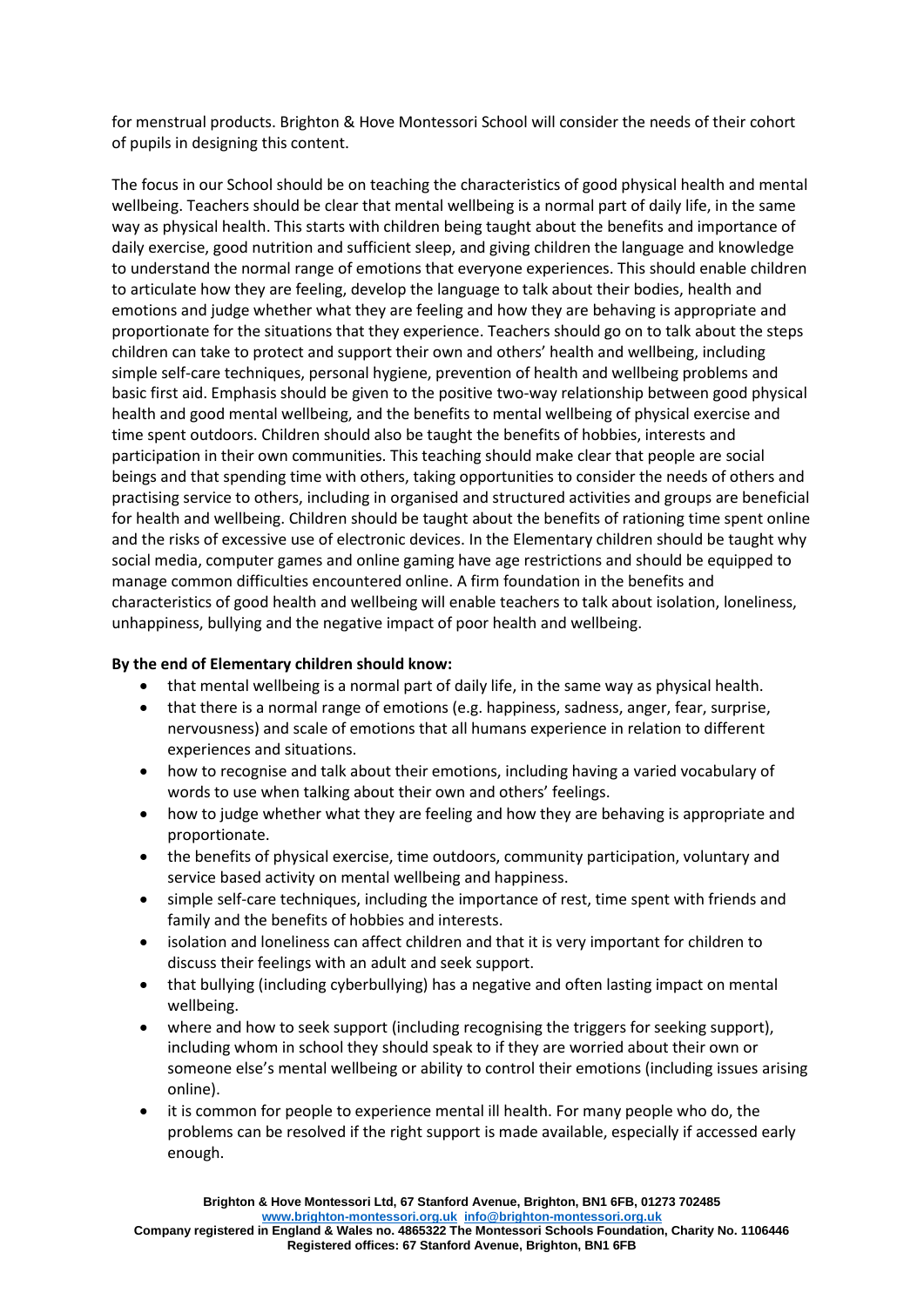#### **Internet safety and harms.**

Children should know:

- that for most people the internet is an integral part of life and has many benefits.
- about the benefits of rationing time spent online, the risks of excessive time spent on electronic devices and the impact of positive and negative content online on their own and others' mental and physical wellbeing.
- how to consider the effect of their online actions on others and know how to recognise and display respectful behaviour online and the importance of keeping personal information private.
- why social media, some computer games and online gaming, for example, are age restricted.
- that the internet can also be a negative place where online abuse, trolling, bullying and harassment can take place, which can have a negative impact on mental health.
- how to be a discerning consumer of information online including understanding that information, including that from search engines, is ranked, selected and targeted.
- where and how to report concerns and get support with issues online.

#### **Physical health and fitness:**

Children should know:

- the characteristics and mental and physical benefits of an active lifestyle.
- the importance of building regular exercise into daily and weekly routines and how to achieve this; for example, walking or cycling to school, a daily active mile or other forms of regular, vigorous exercise.
- the risks associated with an inactive lifestyle (including obesity).
- how and when to seek support including which adults to speak to in school if they are worried about their health.

## **Healthy eating:**

Children should know:

- what constitutes a healthy diet (including understanding calories and other nutritional content).
- the principles of planning and preparing a range of healthy meals.
- the characteristics of a poor diet and risks associated with unhealthy eating (including, for example, obesity and tooth decay) and other behaviours (e.g. the impact of alcohol on diet or health).

## **Drugs, alcohol and tobacco:**

Children should know:

• the facts about legal and illegal harmful substances and associated risks, including smoking, alcohol use and drug-taking.

Health and prevention children should know:

- how to recognise early signs of physical illness, such as weight loss, or unexplained changes to the body.
- about safe and unsafe exposure to the sun, and how to reduce the risk of sun damage, including skin cancer.
- the importance of sufficient good quality sleep for good health and that a lack of sleep can affect weight, mood and ability to learn.

**Brighton & Hove Montessori Ltd, 67 Stanford Avenue, Brighton, BN1 6FB, 01273 702485 [www.brighton-montessori.org.uk](http://www.brighton-montessori.org.uk/) [info@brighton-montessori.org.uk](mailto:info@brighton-montessori.org.uk)**

**Company registered in England & Wales no. 4865322 The Montessori Schools Foundation, Charity No. 1106446 Registered offices: 67 Stanford Avenue, Brighton, BN1 6FB**